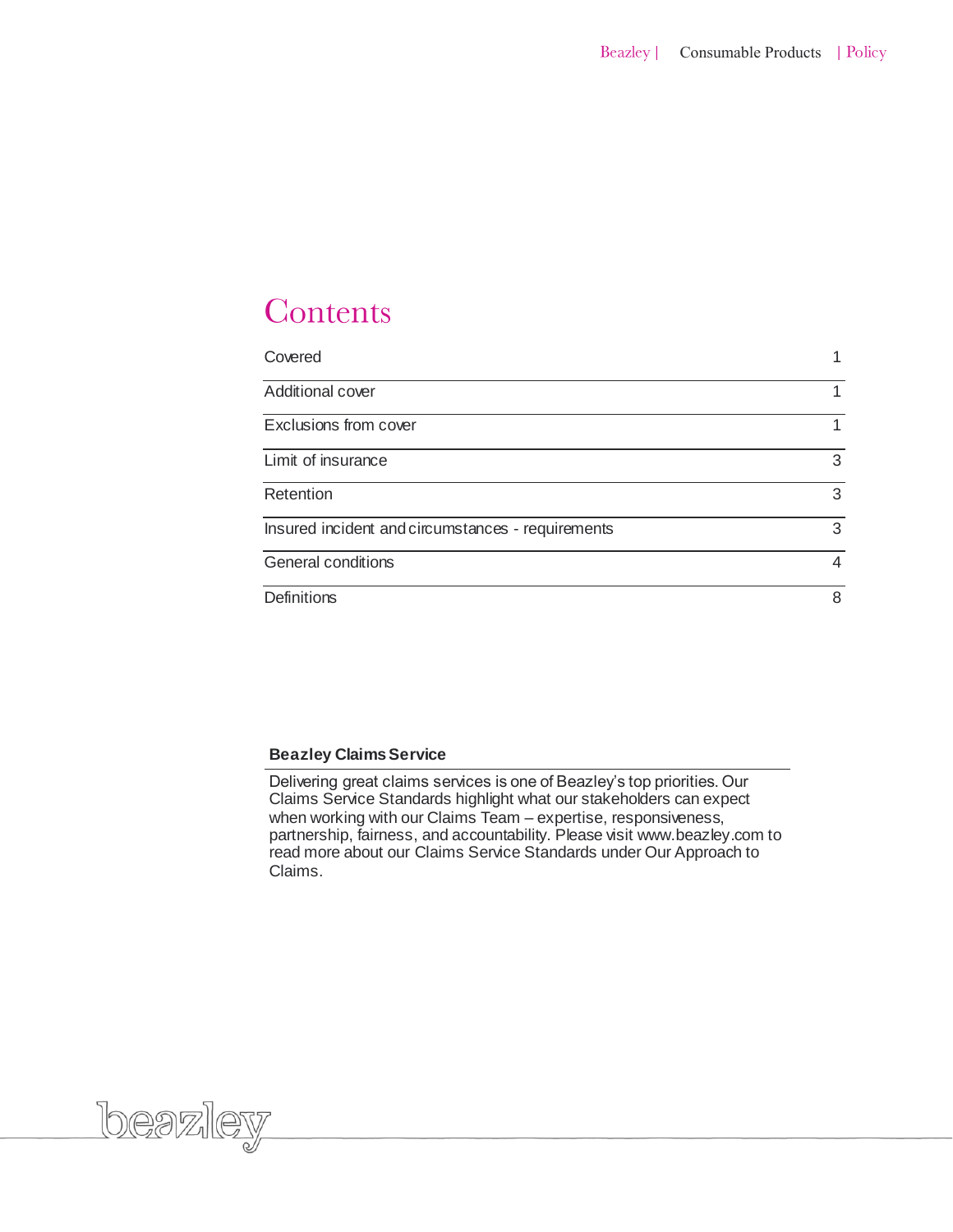#### **NOTICE**: **THIS POLICY PROVIDES INSURANCE FOR CONSUMABLE PRODUCTS**. **PLEASE REVIEW THE COVERAGE PROVIDED UNDER THIS POLICY CAREFULLY AND DISCUSS WITH YOUR INSURANCE AGENT OR BROKER**.

The **insurance company** agrees with the **named insured** in consideration of the payment of, or agreement to pay, the premium and subject to all the provisions of this Policy:

# <span id="page-1-0"></span>Covered

# *Consumable products*

To reimburse the **named insured** for any **loss** caused by:

- (a) **adulteration** of;
- (b) **tampering** of;
- (c) **adverse publicity** in relation to: or
- (d) **cyber incident** in relation to;

the **insured**'**s products**, which is first discovered during the **policy period** and reported to the **insurance company** pursuant to the Insured Incident and Circumstances Requirements section of this Policy.

# <span id="page-1-1"></span>**Additional cover**

# <span id="page-1-2"></span>*Government advisory*

To reimburse the **named insured** for any **loss** caused by any **government advisory** which is first discovered during the **policy period** and reported to the **insurance company** pursuant to the Insured Incident and Circumstances Requirements section of this Policy.

# Exclusions from cover

This Insurance Policy does not apply to any **loss**:

#### *Asbestos, Nuclear, Radiation*

arising out of, based upon or attributable to any ionizing radiations or contamination by radioactivity from any nuclear fuel or from any nuclear waste from the combustion of nuclear fuel, radiological, electromagnetic or nuclear irritant or contaminant, or asbestos or any materials containing asbestos in whatever form or quantity.

#### *Banned substances*

arising out of, based upon or attributable to any use of materials or substances in the manufacturing process which have been banned or declared unsafe by any governmental entity or authority.

# *Carcinogen*

arising out of, based upon or attributable to any carcinogen.

F00778 082020 ed.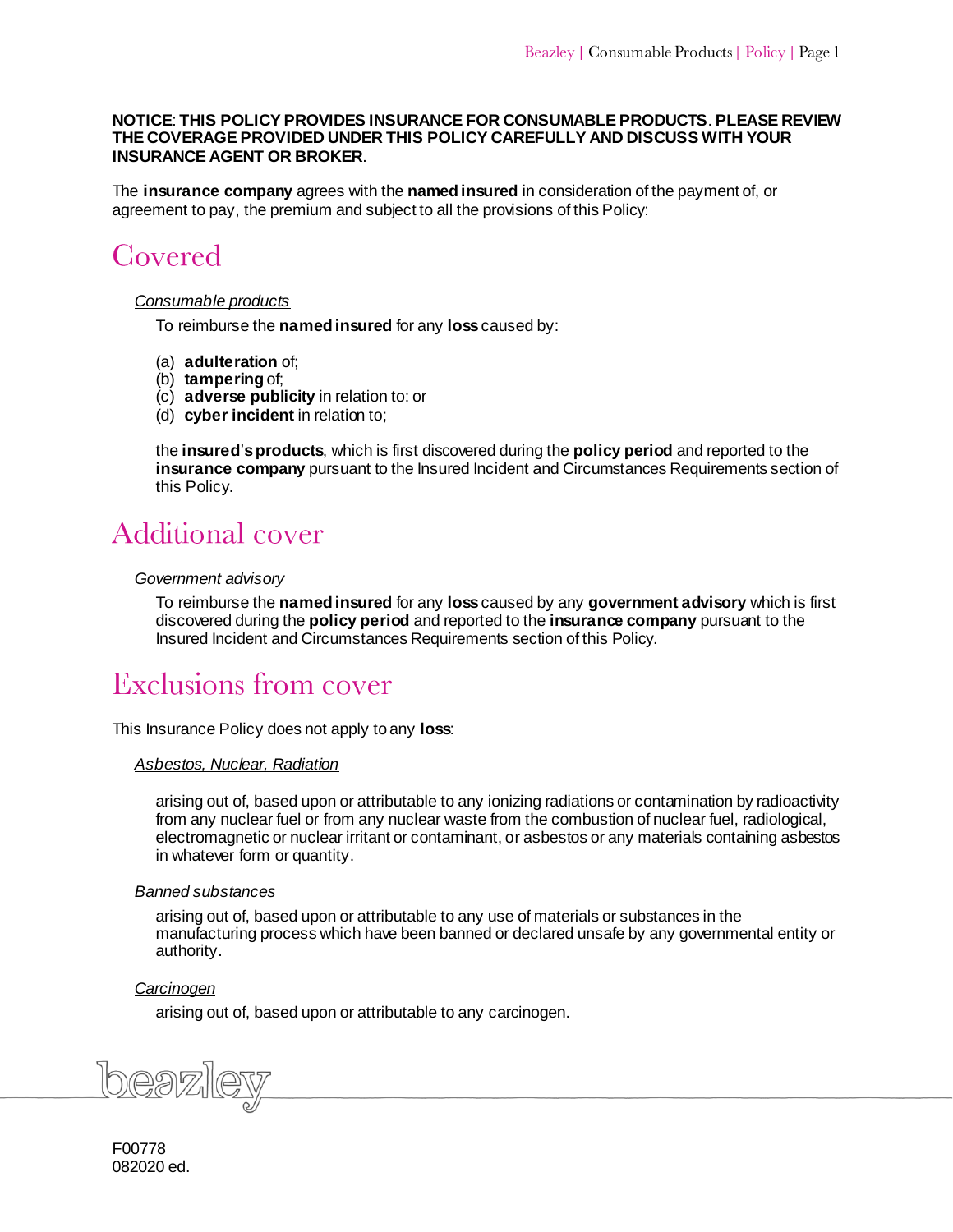# *Criminal, dishonest, fraudulent and malicious acts and omissions*

arising out of, based upon or attributable to any criminal, dishonest, fraudulent or malicious act or omission, or intentional or knowing violation of the law, if committed by any **responsible person** or by others if any **responsible per son** was aware of such conduct or activity.

### *Fines and penalties*

which constitutes fines, penalties, punitive or exemplary damages imposed by third parties, courts or governmental organizations or agencies.

### *Insured against insured*

arising out of, based upon or attributable to any **claim** brought by or on behalf of any **insured** against any other **insured**.

# *Liability for bodily injury and property damage*

attributable to or consisting of liability to any third party for **bodily injury**, **property damage** or loss of use of tangible property.

# *Natural deterioration or decomposition*

arising out of, based upon or attributable to the natural deterioration or decomposition of any **insured**'**s product** having passed its specified or reasonably expected expiration date for use or consumption.

#### *Pre-existing conditions*

arising out of, based upon or attributable to any pre-existing condition, circumstance or situation of which any **responsible person** was aware prior to the inception of this Policy, and which had caused or could reasonably have been expected to cause, lead to or result in an **insured incident**.

#### *Responsible person's knowledge*

arising out of, based upon or attributable to an **insured incident** that occurs after any **responsible person** has knowledge of:

- (a) a defect or deviation in the production, preparation or manufacture of the **insured**'**s product**;
- (b) circumstances which have or are likely to result in such deviation or defect; or
- (c) a violation of any governmental law or regulation;

and fails to take reasonable corrective action regarding such defect, deviation, circumstances or violation.

#### *War and terrorism*

arising out of, based upon or attributable to, directly or indirectly occasioned by, happening through or in consequence of: war, invasion, acts of foreign enemies, hostilities (whether war be declared or not), civil war, rebellion, revolution, insurrection, military or usurped power or confiscation or nationalization or requisition or destruction of or damage to property by or under the order of any government or public or local authority or any act of terrorism.

beazlev

F00778 082020 ed.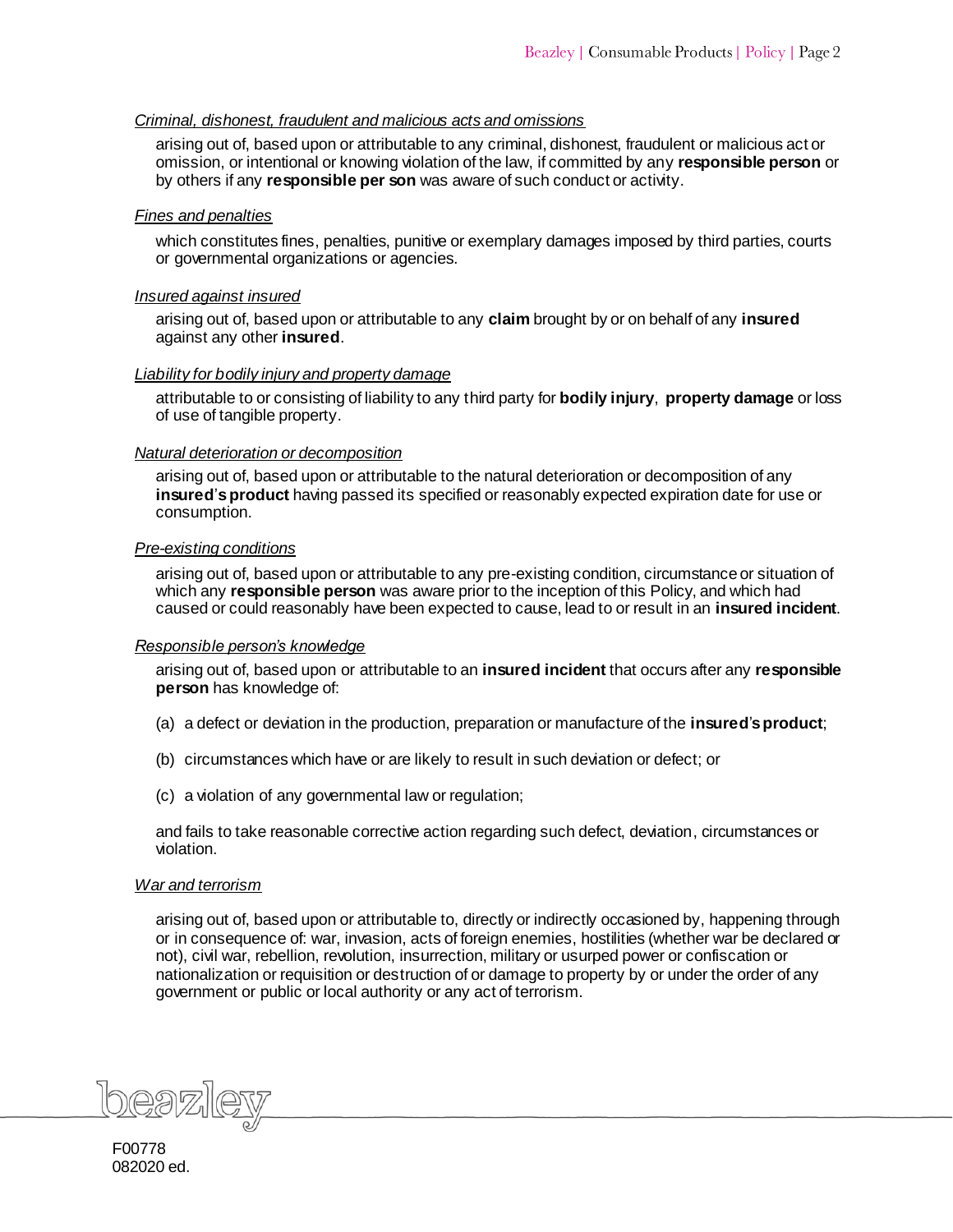# <span id="page-3-1"></span><span id="page-3-0"></span>Limit of insurance

The Limit of Insurance under this Policy is specified in the Declarations and is the maximum amount payable by the **insurance company** for all **loss**, except for **consultant costs**, in excess of the applicable Retention, in respect of all **insureds**.

Any **loss**, except for **consultant costs**, paid by the **insurance company** under this Policy will reduce the Limit of Insurance.

Where any Sub-Limit of Insurance is specified in this Policy or the Declarations, the **insurance company** will have no liability in excess of such Sub-Limit of Insurance. Any Sub-Limit of Insurance will be part of, and not in addition to, the Limit of Insurance.

There will be no obligation to pay any **loss** after the Limit of Insurance has been exhausted, or after deposit of the Limit of Insurance in a court of competent jurisdiction.

**Consultant costs** are in addition to and not subject to the Limits of Insurance.

# Retention

This Policy applies only to **loss** in excess of the Retention specified in the Declarations, which will apply separately to each and every **insured incident**.

**Consultant costs** are not subject to the Retention.

# <span id="page-3-2"></span>Insured incident and circumstances - requirements

#### *Notification of insured incident and circumstances*

(a) Insured incidents

As a condition precedent to coverage under this Policy, the **named insured** must give notice to the **insurance company** of any **insured incident** as soon as practicable after any **responsible person** first discovers such **insured incident** but in no event later than 45 days after the end of the **policy period**.

#### (b) Circumstances

The **named insured** may during the **policy period** notify the **insurance company** of any fact or circumstance which could reasonably give rise to an **insured incident**.

Any notice must include:

- i. the reasons why the **named insured** reasonably anticipates that such fact or circumstance could give rise to an **insured incident**, and
- ii. particulars of the dates, location and nature of the circumstances.

Any subsequent **insured incident** reported to the **insurance company** arising from such fact or circumstance will be deemed as having been reported at the time such fact or circumstance was first reported to the **insurance company** pursuant to this paragraph.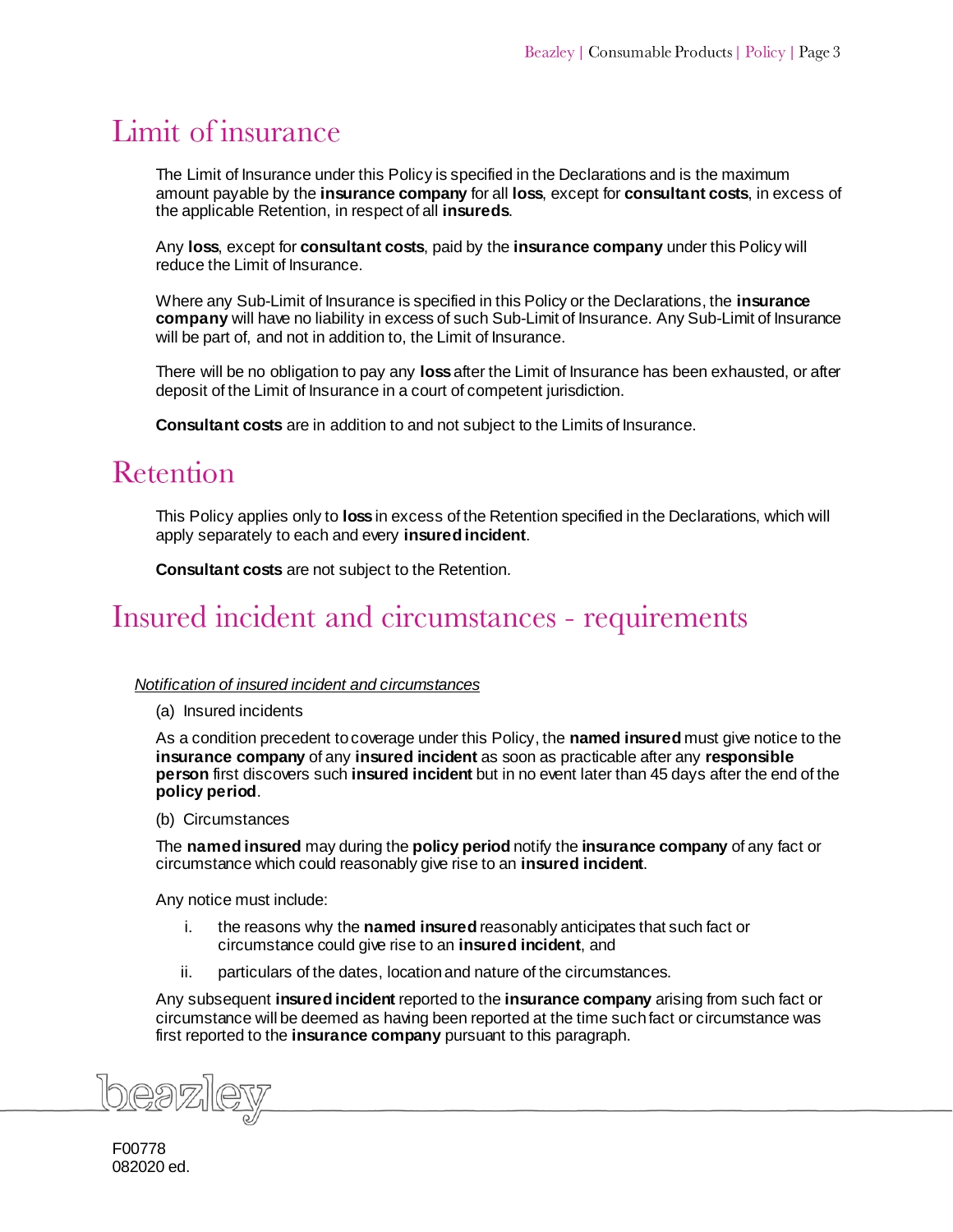(c) Notice to the insurance company

All notices to the **insurance company** must be sent either by e-mail to or by mail to the address specified in the Declarations.

#### *Assistance and cooperation*

If any **insured incident** or fact or circumstance is reported by the **named insured** under this Policy, the **insured** will give all information and assistance to the **insurance company** as it may need to investigate such matters. The **insured** will cooperate with the **insurance company** in responding to such **insured incident** or fact or circumstance. The **insured** agrees not to take any action which in any way increases the **insurance company**'**s**exposure under this Policy.

Except where expressly provided for in this Policy, any costs to provide such information or assistance to the **insurance company** will be at the **insured**'**s** own cost.

### *Other insurance*

The insurance under this Policy will apply in excess of any other valid and collectible insurance available to any **insured**, including any self-insured retention or deductible of such insurance. This provision will not apply where such other insurance is written only as specific excess insurance over this Policy.

#### *Subrogation and recoveries*

If any payment is made under this Policy, the **insured** will transfer its rights of recovery against any third party to the **insurance company**. The **insured** will do whatever is reasonably necessary to secure and preserve such rights after a fact or circumstance giving rise to any **insured incident**.

# *Action against the insurance company*

No action will lie against the **insurance company** unless and until the **insured** has fully complied with all the terms of this Policy and unless the action is started within 24 months after inception of the **insured incident**.

# <span id="page-4-0"></span>**General conditions**

#### *Calculation of loss*

(a) Written request for payment

In the event of any covered **loss**, the **named insured** must provide the **insurance company** with a written request for payment as soon as practicable.

This written demand must include:

- i. a computation of the **loss** showing in detail how the **loss** has been calculated and what assumptions have been made; and
- ii. any documentary evidence, including true copies of the **insured**'**s** books of account, bills, invoices, vouchers and other relevant documents that the **insurance company** or its representatives (including forensic accountants) may require.

F00778 082020 ed.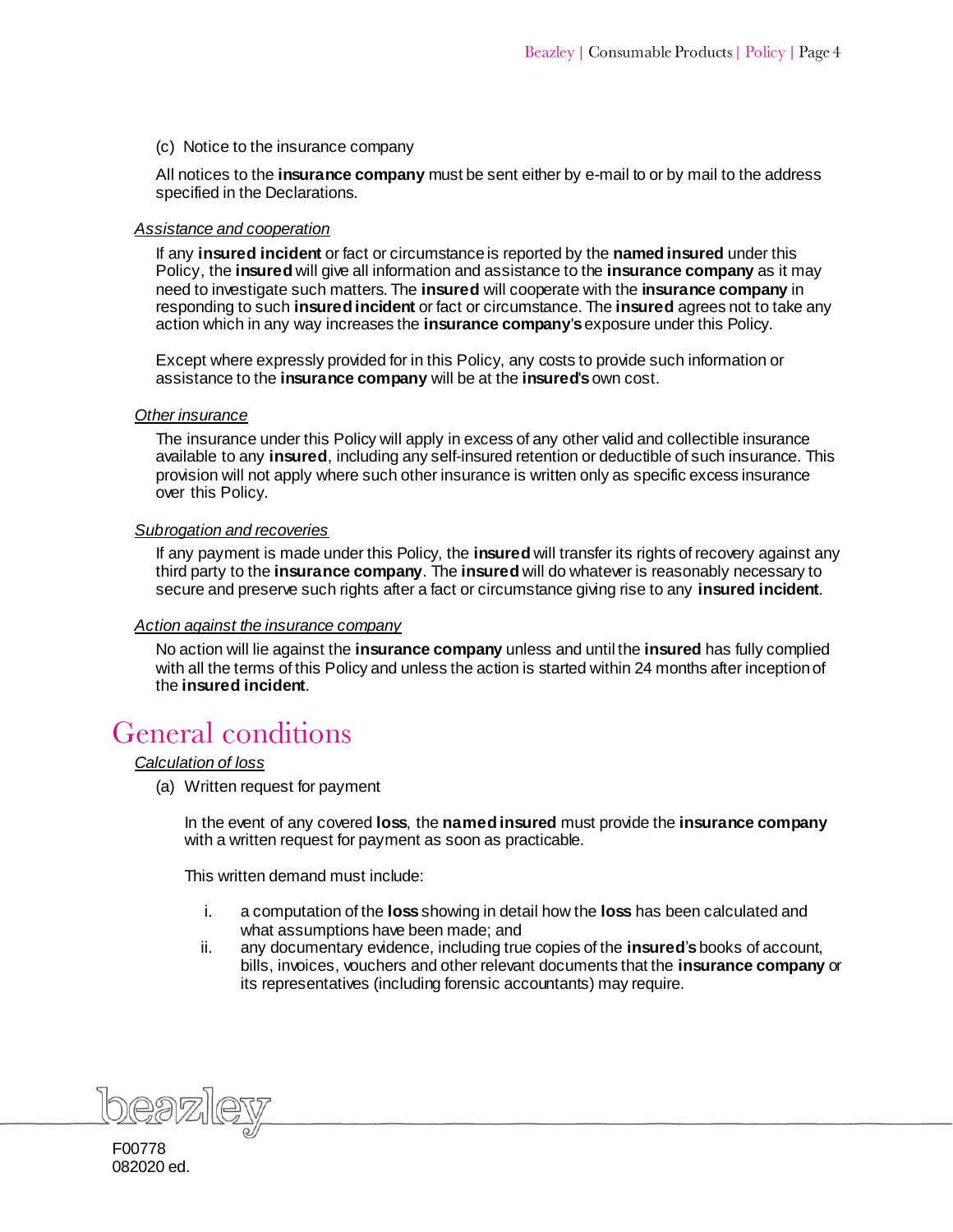(b) Cooperation of the insured for the calculation of loss

The **insured** must cooperate and assist the **insurance company**'**s** and its designates with their investigations, including reasonable access to any premises, personnel and documents the **insurance company** deems necessary for the purpose of the calculation of **loss**.

(c) Determination of the amount by the insurance company

The **insurance company** will apply standard accounting principles as recognized by the relevant regulatory authorities in the **named insured**'**s** home jurisdiction. If the **insured** does business in more than one jurisdiction the relevant accounting principles to be applied will be those of the jurisdiction in which the **subsidiary**, division or other organizational unit that sustained the **loss** is based.

Whether or not any partial payments have been made, the **named insured** must submit to the **insurance company** a final written statement of **loss** including all items of **loss** no later than 18 months after an **insured incident** becomes known to the **insured**.

Nothing in the condition will be deemed to amend or supersede the provisions of the Clause Notification of insured incidents or circumstances.

#### *Appraisal of a covered loss in the event of disagreement*

In the event that the **insurance company** and the **insured** cannot agree on the monetary value of a covered **loss** and the **insurance company** rejects the **insured**'**s** final statement of that **loss**, the amount of that covered **loss** will be submitted for an independent appraisal. The process is as follows:

(a) Written demand

A written demand for an independent appraisal must be made by either party within sixty (60) days of the **insurance company**'**s**rejection;

(b) Selection of the appraiser

Once this demand has been made, each party shall select a competent and disinterested appraiser and notify the other party of the name of the appraiser selected within 20 days of such demand;

(c) Selection of the umpire

Within 15 days of designating the respective appraisers, the appraisers shall first select a competent and disinterested umpire. If they cannot agree on the selection of an umpire, such umpire shall be selected by the then current President of the Chartered Institute of Loss Adjusters.

(d) Submission of the case by the parties and decision

After 30 days of the appointment of the umpire, both parties will submit their cases to the appraisers and the umpire. The appraisal panel will then make a decision on the amount of the covered **loss** along with details and itemization of the elements of the **loss**. The decision must be signed at least by two of the three panel members.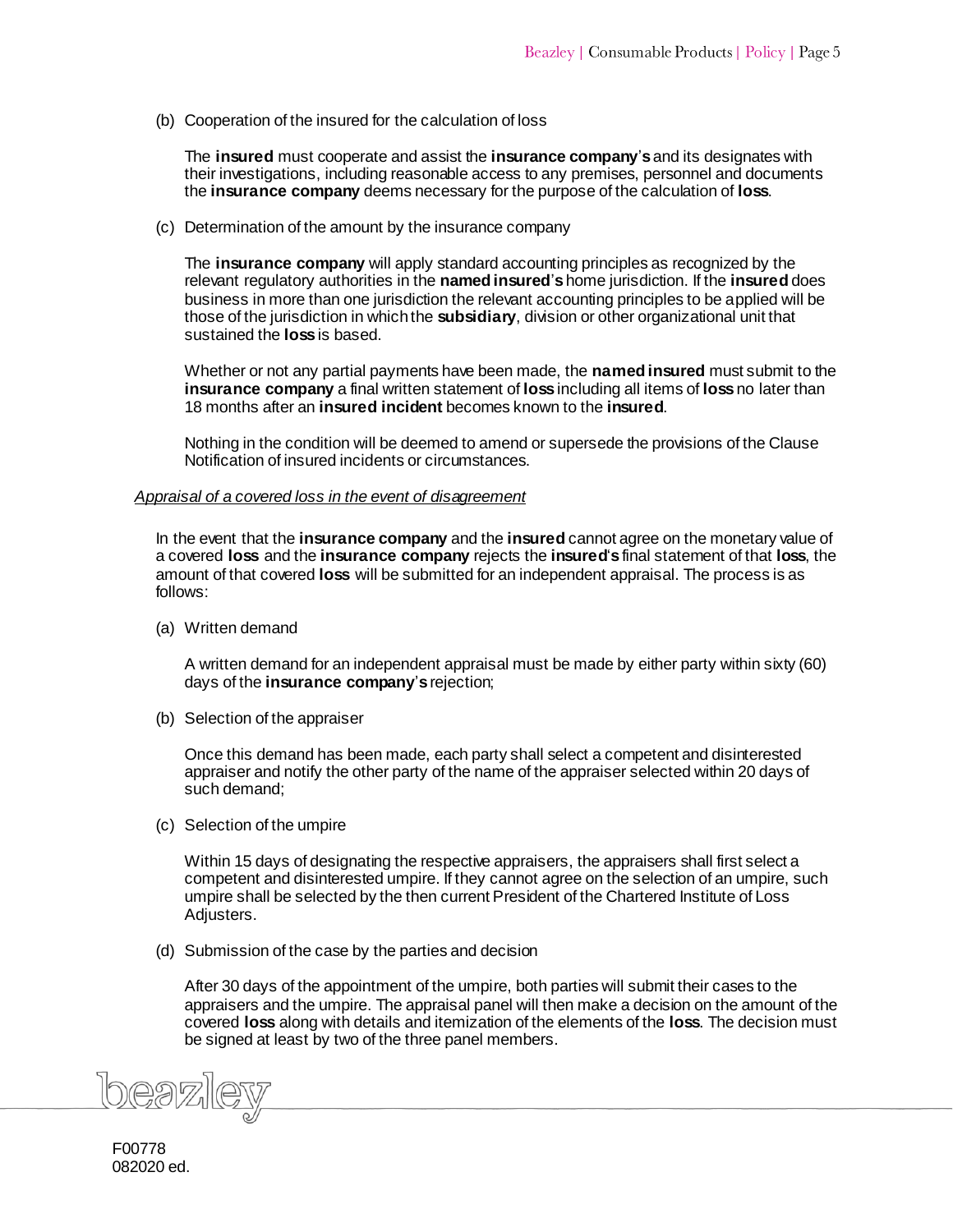Each party will be responsible for payment of fees to its chosen appraiser and will share equally other expenses of the appraisal, including the umpire's fees.

#### *Currency*

Limits of Insurance, premiums, other amounts as expressed in this policy and **loss** payable under the policy are in U.S. currency. If the **loss** paid by the **insurance company** has been calculated in a currency other than U.S. currency, the rate of exchange will be based on the published wholesale exchange rate on the date the **insurance company** receives written notice of the **insured incident**. However, if it is subsequently determined that there was no **adulteration** or **tampering**, the exchange rate for **consultant costs** will be based on the published wholesale exchange rate on the date the **consultant costs** are first submitted to the **insurance company** in writing.

#### *Salvage*

Any salvage or other recovery, after expenses incurred in salvage or recovery is deducted, will accrue entirely to the **insurance company**'**s** benefit until the **insurance company** recovers all sums it has paid. In case of damage to property bearing a brand or trademark, or which in any way carries or implies the guarantee or the responsibility of the **insured**, the salvage value of such damaged property will be determined after removal in the customary manner of all such brands or trademarks or other identifying characteristics, the costs of which will be borne by the **insured**.

The **insured**'**s** good will and public image will be considered in determining whether any **insured**'**s product** should be involved in salvage recovery. The **insured** agrees not to unreasonably restrict our right to salvage. The **insured** will have full right to the possession of all goods involved in any **insured incident** and will retain control of all damaged goods. The **insured** may not under any circumstances abandon any property to the **insurance company**.

### *Due diligence*

The **insured** agrees to exercise due diligence to take all reasonable and practical steps to avoid any happening or circumstances giving rise to any **insured incident** and to make all reasonable efforts to mitigate any **loss** occurring as a result of any **insured incident**.

#### *Mergers and acquisitions*

- (a) In the event an **insured** acquires another entity whose revenues do not exceed 10% of the total annual revenues of the **named insured** as specified in the **application**, then such acquired entity will be considered part of the **insured**, and this Policy will apply, from the date of such acquisition, for any **loss** in any way involving such entity; or
- (b) In the event the **named insured**:
	- i. merges with another entity such that the **named insured** is the surviving entity; or
	- ii. acquires another entity whose revenues exceed the percentage threshold specified in (a) above,

then this Policy will only apply for a period of sixty days, from the date of such merger or acquisition, for any **loss** in any way involving such merged or acquired entity.

After sixty days, coverage will only be available under this Policy if:

- 1. the **named insured** provides the **insurance company** with information in connection with such merger or acquisition as the **insurance company** requires; and
- 2. the **named insured** accepts any special terms, conditions, exclusions or additional premium charge as may be required by the **insurance company**.

39716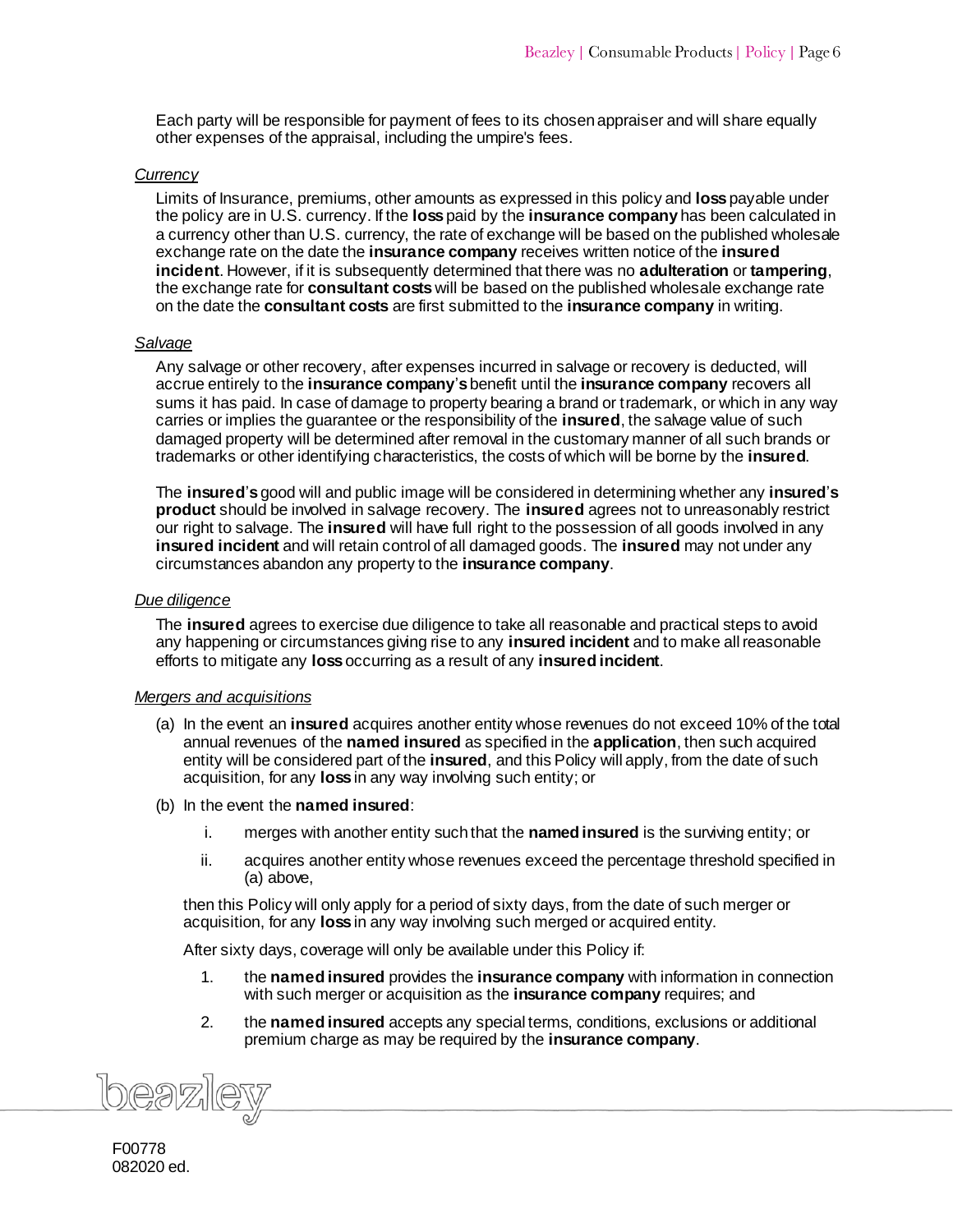(c) Coverage for such entity specified in (a) or (b) above will only apply to any **insured incident** first discovered after the date of such merger or acquisition.

# *Cancellation*

#### (a) By the **named insured**

If the **named insured** has not reported any **insured incident** or facts or circumstances which may give rise to an **insured incident**, the **named insured** may cancel this Policy by giving the **insurance company** 30 days written notice. In such event the **insurance company** will give the **named insured** a pro-rata refund of the premium for the remaining portion of the **policy period** after the expiration of the notice period for cancellation.

(b) By the **insurance company**

The **insurance company** will have the right to cancel this Policy, with effect from inception, where permitted by law, if the premium has not been paid to the **insurance company** within 30 days of the inception of the **policy period.**

The **insurance company** will provide in writing 10 days' notice of cancellation to the **named insured** or via the **named insured**'**s**insurance broker.

If the premium is paid in full to the **insurance company** before the 10 day notice period expires, notice of cancellation will automatically be revoked.

#### *Authorization*

The **named insured** will be considered the agent of all the **insureds**. This means that the **named insured**:

- (a) will act on behalf of all the **insureds** with respect to the giving of or receipt of all notices pertaining to this Policy, and
- (b) will accept any endorsements to this Policy, and
- (c) will be responsible for the payment of all premiums and Retentions and for receiving any return premiums.

#### *Assignment*

No **insured** may assign this Policy or any right under it without the prior written consent of the **insurance company**.

#### *Headings*

The titles of provisions or endorsements in this Policy are intended solely for convenience and reference. They are not deemed in any way to limit, expand or otherwise affect the provisions to which they relate.

#### *Single form of a word*

Whenever the singular form of a word is used in this Policy, the same word will include the plural when required by context.

#### *Governing law*

This Policy will be governed by and construed in accordance with the laws of the state designated in the Declarations.

F00778 082020 ed.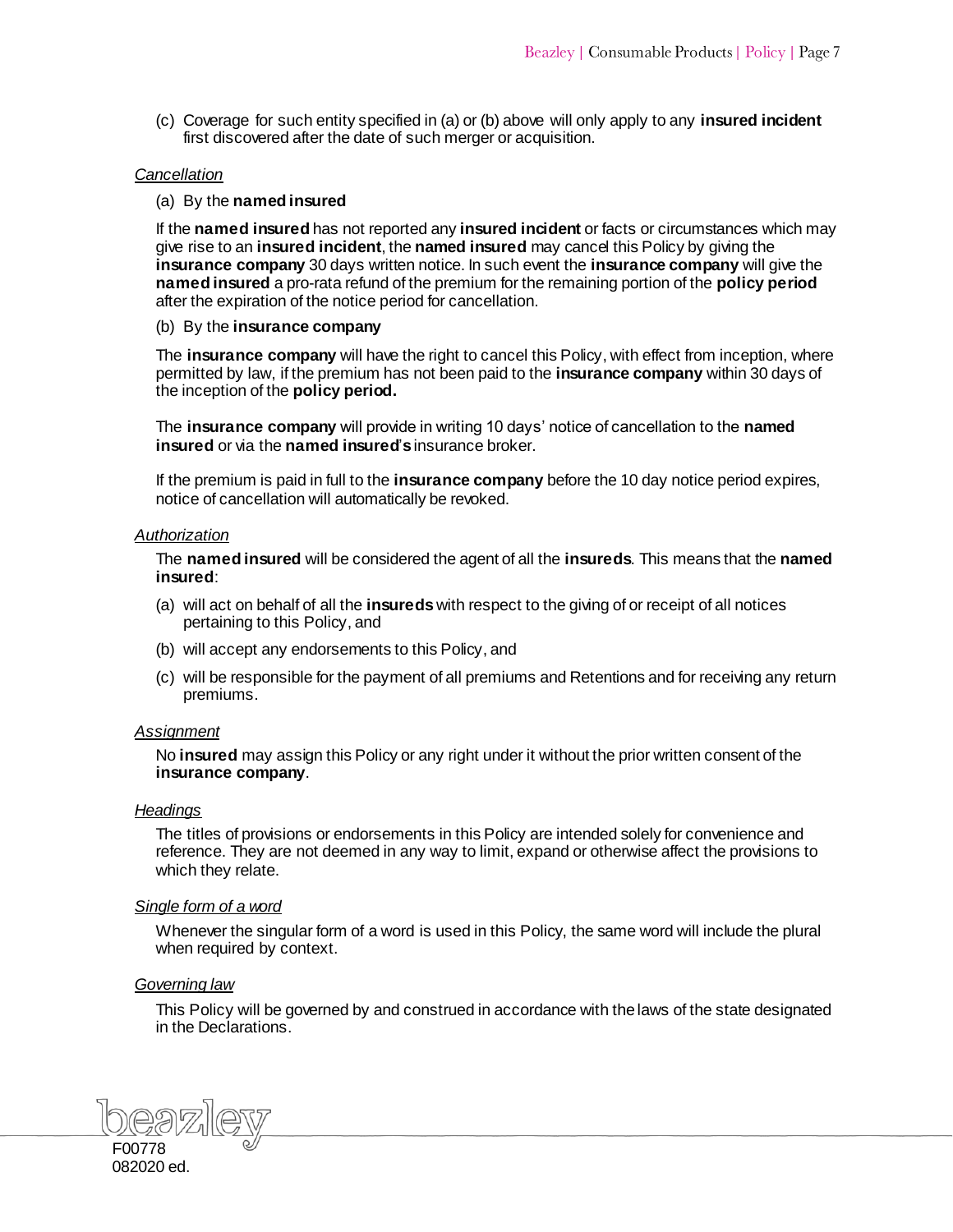#### *Service of suit*

In the event the **insurance company** does not pay any amount claimed to be due under this Policy, the **insurance company** at the request of the **insured** will submit to the jurisdiction of any court of competent jurisdiction within the United States.

Nothing in this General Condition constitutes or should be understood to constitute a waiver of the **insurance company**'**s** rights:

- (a) to commence an action in any court of competent jurisdiction in the United States, or
- (b) to remove an action to United States District Court, or
- (c) to seek a transfer of a case to another court as permitted by the laws of the United States or of any state in the United States.

The service of process in such suit may be made upon the firm specified in the Declarations.

The firm specified in the Declarations is authorized and directed to accept service of process on behalf of the **insurance company** in any such suit and upon the request of the **insured** enter a general appearance upon the **insurance company**'**s** behalf.

#### *Entire agreement*

By acceptance of the Policy, the **insured** agrees that this Policy embodies all agreements between the **insurance company** and the **insured** relating to this Policy. No change or modification to this Policy will be effective unless made by endorsement issued by the **insurance company**.

#### *Representation by the insured*

The **insured** agrees that the statements contained in the **application** are true, accurate and are not misleading. The **insured** also agrees that the **insurance company** issued this Policy, and assume the risks hereunder, in reliance upon the truth of such **application**.

#### *The insurance company's consent*

Where the **insured** is required under this Policy to seek the consent of the **insurance company**, the **insurance company** will not unreasonably withhold, delay or deny such consent.

#### *Sanction limitation*

The **insurance company** will not be liable to provide any cover, benefit or pay any **loss** under this Policy to the extent that the provision of such cover, benefit or payment of such **loss**would expose the **insurance company** to any sanction, prohibition or restriction under United Nations resolutions or the trade or economic sanctions, laws or regulations of the United States of America, Canada, European Union or United Kingdom.

# <span id="page-8-0"></span>**Definitions**

The following definitions are applicable to this Policy:

#### **adulteration/adulterated** means:

- (a) accidentally or unintentionally containin[g physical](https://www.lawinsider.com/dictionary/deleterious-substances), chemical or biological materials, or pathogen; or
- (b) being mislabelled

in a manner that has caused or would cause **bodily injury** or **property damage**.

F00778 082020 ed.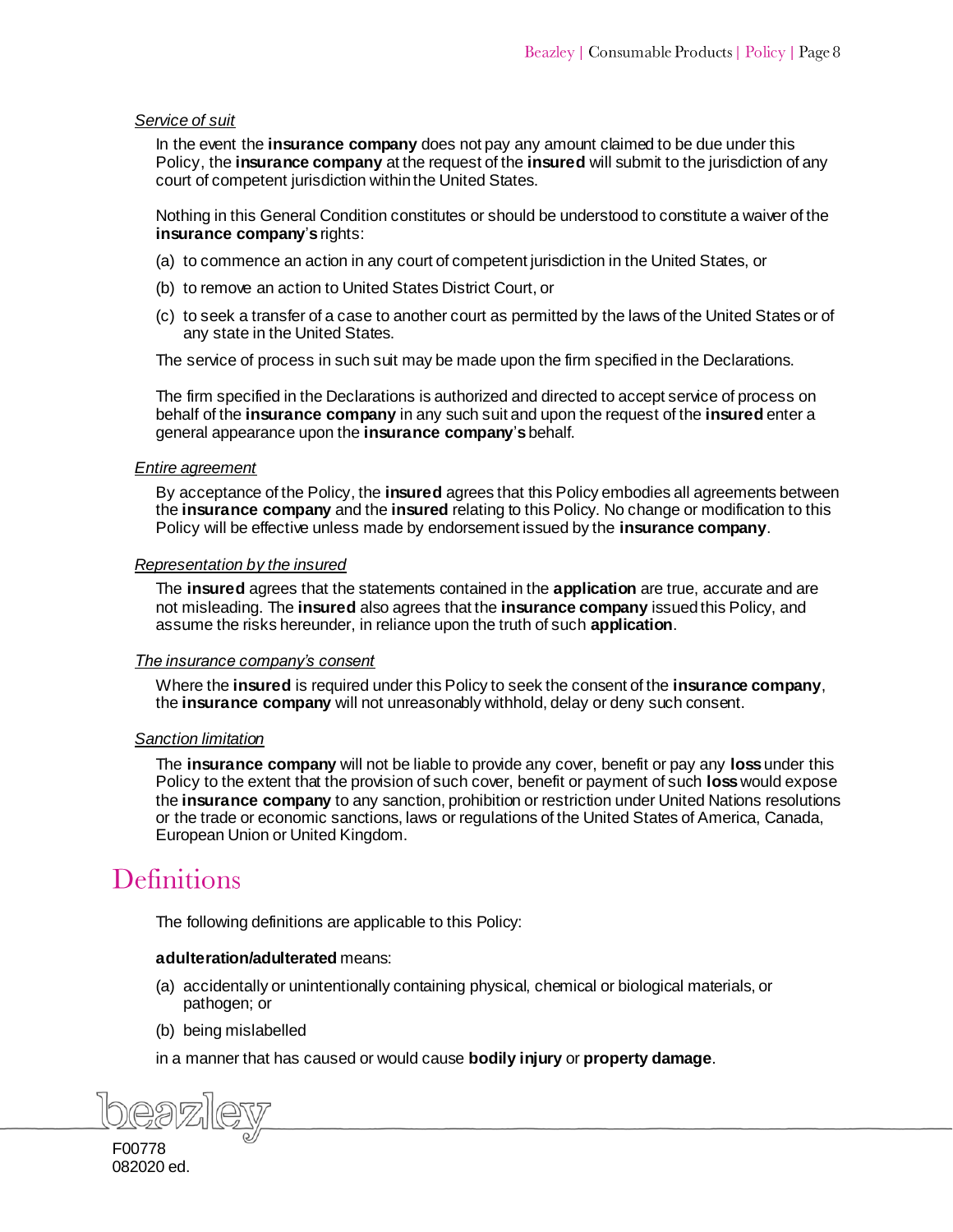**adverse publicity** means any widely disseminated publication of an implied **adulteration** specifically naming the **insured** and the **insured**'**sproduct**.

**application** means the completed and signed application for this Policy including any written materials submitted with the application, all of which will be deemed part of this Policy, as if physically attached.

**bodily injury** means physical injury (including death at any time resulting therefrom), sickness or disease.

**business loss** means the actual **income loss** and **extra expense** the **insured** sustained solely and directly as a result of an **insured incident** as covered under this Policy.

**claim** means:

- (a) a written demand for monetary damages or services;
- (b) a civil or administrative proceeding; or
- (c) an arbitration, mediation or other form of alternative dispute resolution proceeding

arising out of an **insured incident**.

**computer systems** means computers, any software residing on such computers and any associated devices or equipment:

- (a) operated by and either owned by or leased to the **insured**; or
- (b) operated by a third party pursuant to written contract with the **insured** and used for the purpose of providing hosted computer application services to the **insured** or for processing, maintaining, hosting or storing the **insured**'**s**electronic data.

**consultant costs** means the reasonable and necessary fees and expenses incurred by the **insured** for advisory services provided by the **insurance company**'**s** approved crisis consultants to assist the **insured** in responding to an **insured incident**.

**costs and expenses** means the reasonable and necessary monetary amount the **insured** has sustained or incurred above the **insured**'**s**normal operating expenses to recover, withdraw, recall, restore, repair, replace or refund the **insured**'**s product** including the expenses to re-establish the **insured**'**s product** to the projected level of sales or market share anticipated prior to the **insured incident**.

**customer** means any party or parties to whom the **insured** has directly or indirectly provided, supplied or sold the **insured product**. **Customer** does not include a consumer who purchases the **insured**'**s product** for personal use or consumption.

**cyber incident** means any **adulteration** of an **insured**'**s product** caused by a **security breach**.

**extra expense** means the reasonable and necessary expenses incurred by the **insured**, over and above those expenses the **insured** would have incurred had no **insured incident** occurred, to minimize, mitigate, reduce or avoid **income Loss** during the time of a slowdown, cessation or shut down of the **insured's** business operations resulting out of an **insured incident**.

**forensic accounting services** means the reasonable and direct cost and expenses of a forensic accountant, approved by the **insurance company**, for the purpose of assisting the **insured** or the **insured**'**scustomer** with the presentation of a **loss** (other than **forensic accounting services**) to the **insurance company**.

F00778 082020 ed.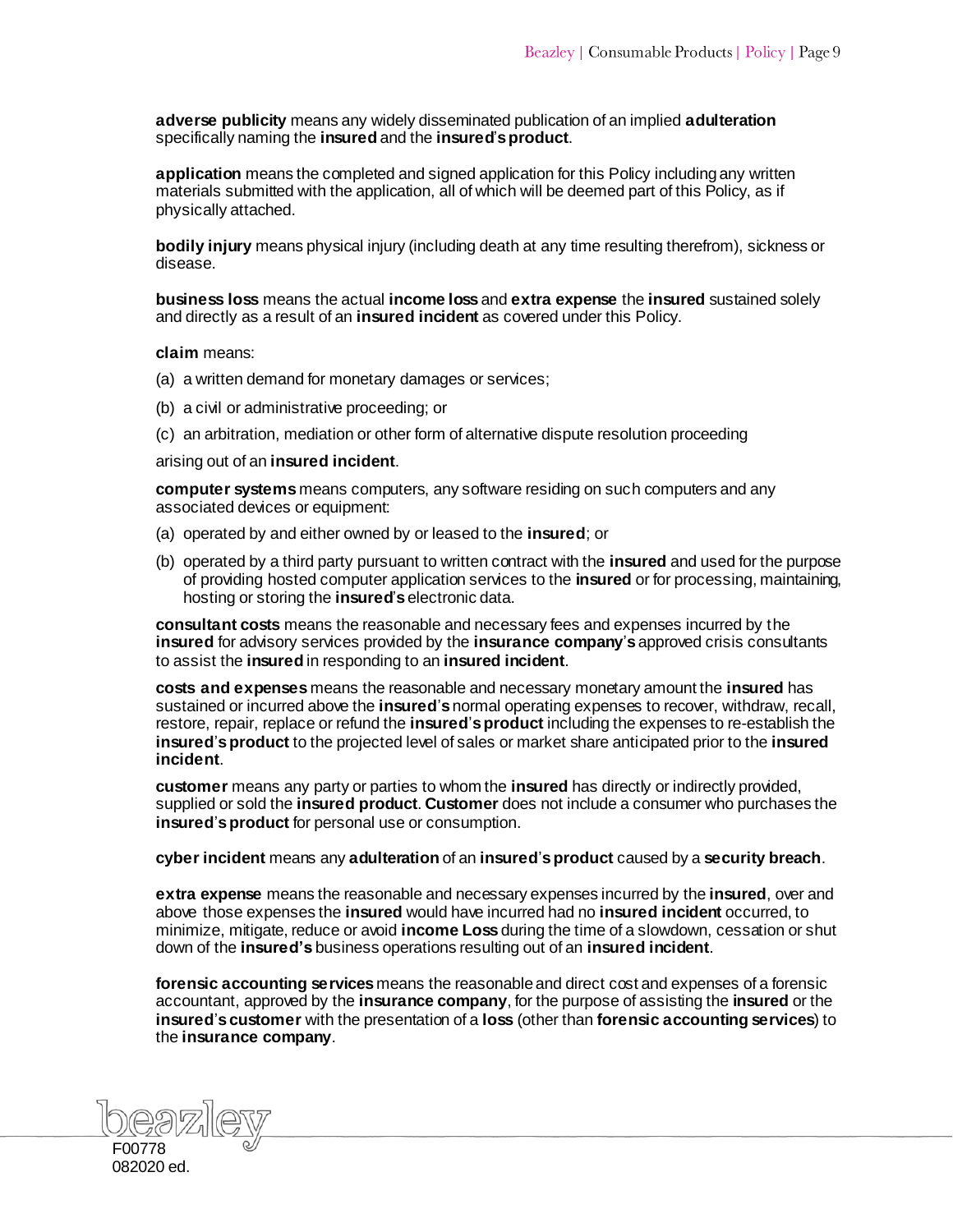**government advisory** means a published written warning by the FDA, USDA, CDC or by any similar government agency or authority or the equivalent body in other jurisdiction outside the USA, not to consume or use an **insured**'**s product** because of an **adulteration** of a product identical to such **insured**'**s product**.

**income loss** means the **insured's** sales revenue lost after the decrease in sales attributable to and caused directly by an **insured incident** less;

- (a) The costs of raw materials and all other costs that would have been incurred during the same period but which have been saved as a result of an **insured incident**; and
- (b) The amount of increased sales, if any, of any other product of the **insured** within the same product line as the **insured's product** as a result of an **insured incident**

#### **insured** means:

- (a) the **named insured**;
- (b) any **subsidiary**; and
- (c) any partnership or joint venture, which is a corporate entity, while the **named insured** has **management control**, or while the right to elect or otherwise appoint more than 50% of such entity's directors, trustees or other equivalent executive is owned or controlled by the **named insured** directly or indirectly.

**insured incident** means any **adulteration**, **tampering**, **adverse publicity**, **cyber incident** or **government advisory** as covered under this Policy. All related, repeated or continuing **insured incidents** will be deemed a single **insured incident**.

**insured**'**s product** means any topical or ingestible product for human use or consumption, including any of their ingredients, components or packaging, that:

- (a) is in production by the **insured**;
- (b) has been manufactured, processed, treated, assembled, labeled, handled, packaged, stored, or distributed by the **insured** or by any contract manufacturer on behalf of the **insured** or;
- (c) is available for sale by the **insured** or is sold by, or on behalf of the **insured** by any distributor, wholesaler or retailer.

**insurance company** means Syndicate 2623/623 at Lloyd's.

**investigation costs** means the costs incurred by the **insured** for analysis and/or physical examination necessary to determine if the **insured**'**s product** is **adulterated** or **tampered**.

**loss** means:

- (a) **investigation costs**;
- (b) **consultant costs**;
- (c) **costs and expenses**;
- (d) **business loss**;
- (e) **third party damages**; or
- (f) **forensic accounting services**.

F00778 082020 ed.